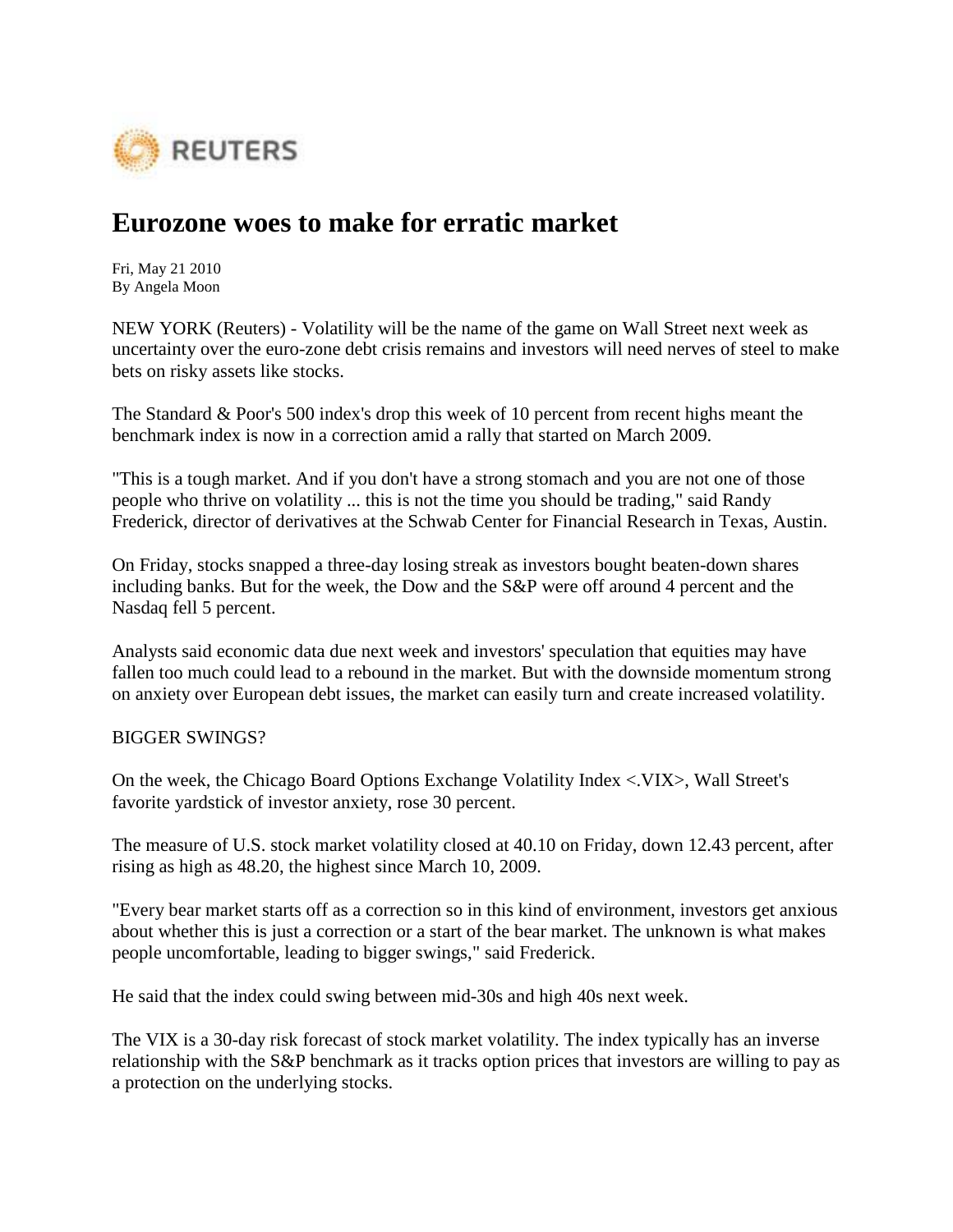## GEITHNER IN EUROPE

U.S. Treasury Secretary Timothy Geithner will make a stop in Britain and Germany next week to discuss troubled economic conditions there en route home from China.

"Of course, there is no quick fix to the debt crisis, but the visit is at a good time. We don't know what will come out of the meetings, but it will probably be some sort of a coordinated effort to address the liquidity issue in Europe," said Jeff Kleintop, chief market strategist at LPL Financial in Boston.

"If it shows that the worst of the financial market pressure is starting to be relieved, it will not only be good for stocks but for all risky assets."

Global markets across all assets have been pressured for months on concerns that huge deficits in Greece will spread into a wave of debt crisis in the euro zone and eventually jeopardize the global financial system.

Fear that fiscal tightening would kill the economic recovery pummeled equity and commodity prices during the week and caused investors to pay up for safe-haven U.S. government debt.

## DATA IN FOCUS

Investors will look for clues on the state of the labor market when jobless claims data comes out on Thursday.

The number of U.S. workers filing new applications for unemployment insurance unexpectedly rose on the week that ended May 14, government data showed. The increase was the first time since early April, dealing a blow to the labor market recovery.

"The improvements that we have seen in jobless claims have flattened out recently, especially after last week. This week's data will be a major indicator of whether this is a temporary slump or a long-term decline," said Frederick.

Housing-related data will also be in focus next week. April's new home sales data on Wednesday is expected to extend the March uptrend as buyers were spurred on by the impending tax credit deadline. Sales are seen rising to 420,000 units in April from 411,000 in March.

Home prices are seen rising this year and next, though they may dip first and it will take years to recover to pre-crash levels.

Existing home sales, due on Monday, are seen rising 6.0 percent to 5.62 million units after growing by 6.8 percent in March, with forecasts between 5.42 million and 5.80 million.

The S&P/Case-Shiller 20-city index, which will come out on Tuesday, is seen declining 0.3 percent, seasonally adjusted, in March after a 0.1 percent dip, and increasing 2.4 percent yearover-year after a 0.6 percent rise.